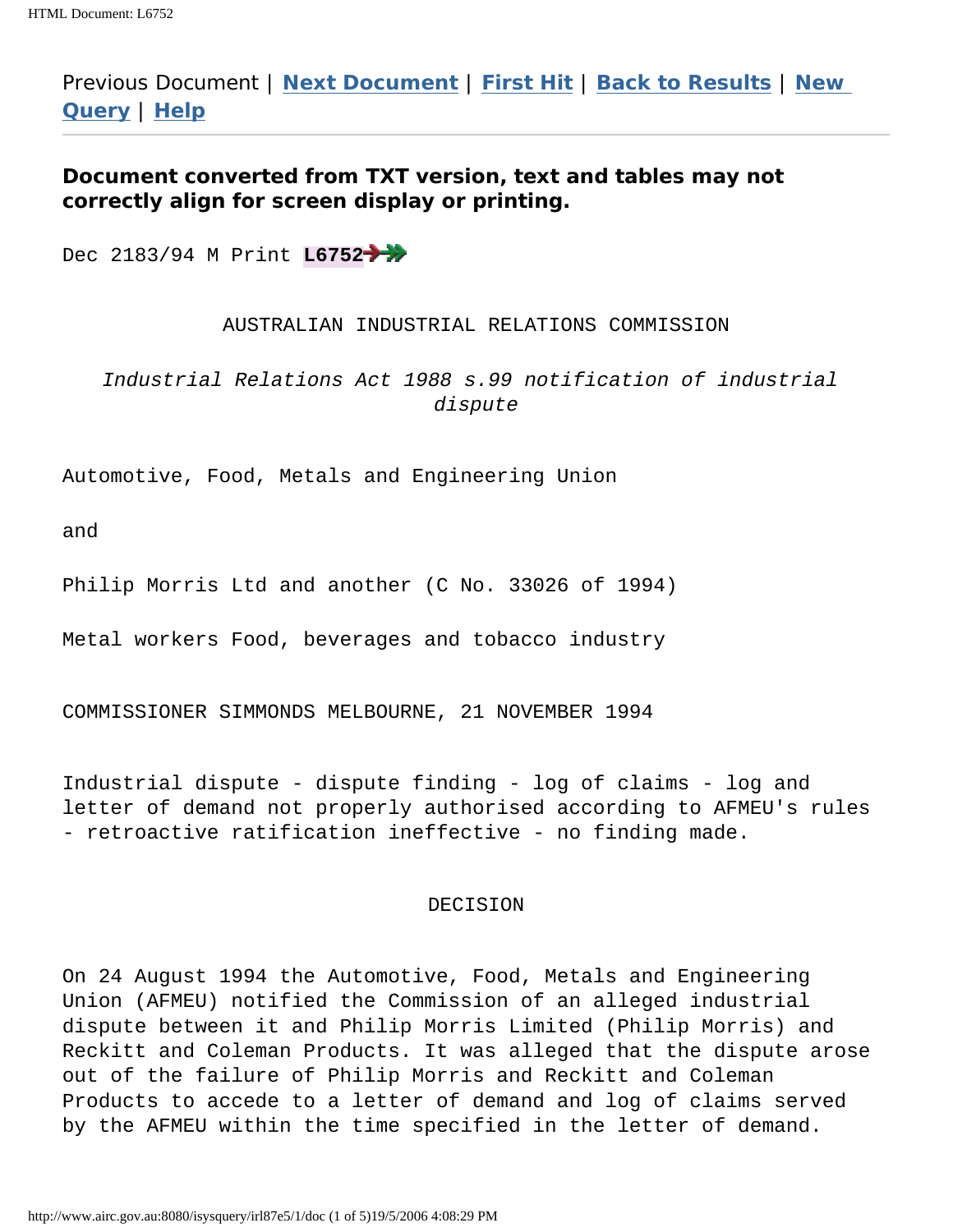The relevant background to the service of the letter of demand and log of claims, and the notification of alleged dispute, on the basis of the information available to the Commission, is as follows:

. Purporting to act with the authority of the National Council, on 22 August 1994 Mr Graham Harris, an Assistant National Secretary of the AFMEU served a demand "as outlined in the Log of Claims contained in Schedule 'A' attached" with the request that the claim be granted to the employees of the addressed company.

. Purporting to act pursuant to a decision of the National Council of 10-12 March 1987 authorising full-time national officers and another to institute proceedings under Rule 13B, Mr Harris notified the dispute to the Commission on 24 August 1994.

The issue raised by these events, which is effectively a threshold issue in these proceedings, is whether or not Mr Harris was authorised to serve the letter of demand and log of claims on the two companies. A secondary issue is whether or not subsequent ratification of Mr Harris's action in serving the letter of demand and log of claims has the effect of validating that action.

The question of ratification can now be relatively easily disposed of. In a recent decision the High Court stated:

". . . On the other hand it has been held that where the act done without authority would, if done with authority, affect property rights, as in the case of a notice to quit, subsequent ratification will not be effective. The reasons given for this view do not always coincide. In the final analysis, ratification in these cases does not operate

2 DECISION - FOOD, BEVERAGES AND TOBACCO INDUSTRY

retroactively because the act is required to be valid when it is done. That is the case with a notice to quit.

And, in our view, so it is with a letter of demand requiring acceptance of a log of claims, if non-acceptance of the log within a stipulated period after the making of the demand is to constitute an industrial dispute. Here what is in question is not merely the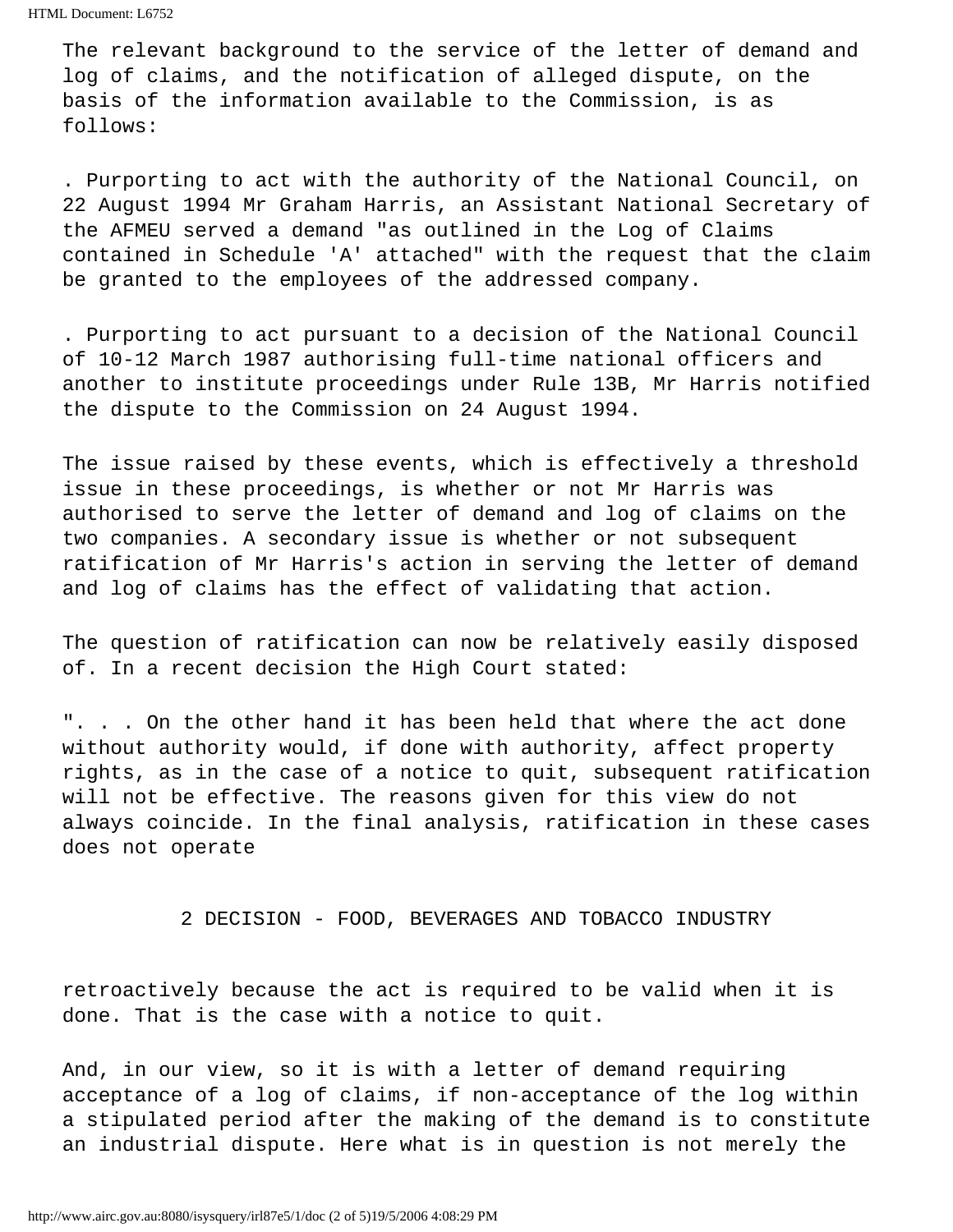HTML Document: L6752

validity of a notice to quit, but the existence of the jurisdiction of the Commission. Once it is accepted, as it must be, that jurisdiction depends on the existence of a dispute, and the dispute is said to be constituted by non-acceptance within seven days of the service of the log of claims, the existence of the dispute is conditioned upon the making of a valid demand, that is a demand that was valid and effective at the time it was made . . ." [Mason CJ Dawson and McHugh JJ: unreported decision Re Construction Forestry Mining Energy Union Ex Parte; W.J. Deane & Sons Pty Ltd 9 November 1994 F.C. 94/048]

In this case the purported ratification was attempted by a postal vote of the National Council pursuant to Rule 7 (5), commenced on 29 August 1994 and reported by the National Secretary on 12 September. As the decision of the High Court makes clear the attempt at retroactive ratification is ineffective.

That leaves the issue of whether Mr Harris was authorised to serve the letter of demand and log of claims in the first place. The rules of the AFMEU appear to be silent on the specific question of authority for the service of letters of demand and logs of claims. Mr Roe, for the AFMEU argued, correctly in my view, that the powers of the National Council were sufficient for it to authorise such service. According to Mr Roe the National Council had so authorised Mr Harris to serve claims when it adopted the following resolution by telephone hook-up on 12 August 1993:

3. Log of Claims

Brother Campbell reported on the implications of the SPSF decision and the need to meet the technical requirements of the Act and the Commissions rules in relation to Logs of Claims.

MOTION: Pursuant to rule 13 of the Rules of the Australian Industrial Relations Commission, National Council authorises the following Officers of the Union to provide such statements as from time to time may be required to accompany a notification of industrial dispute relating to a log of claims:

. . .

(ii) in respect of an industrial dispute affecting members of the Technical and Supervisory Division: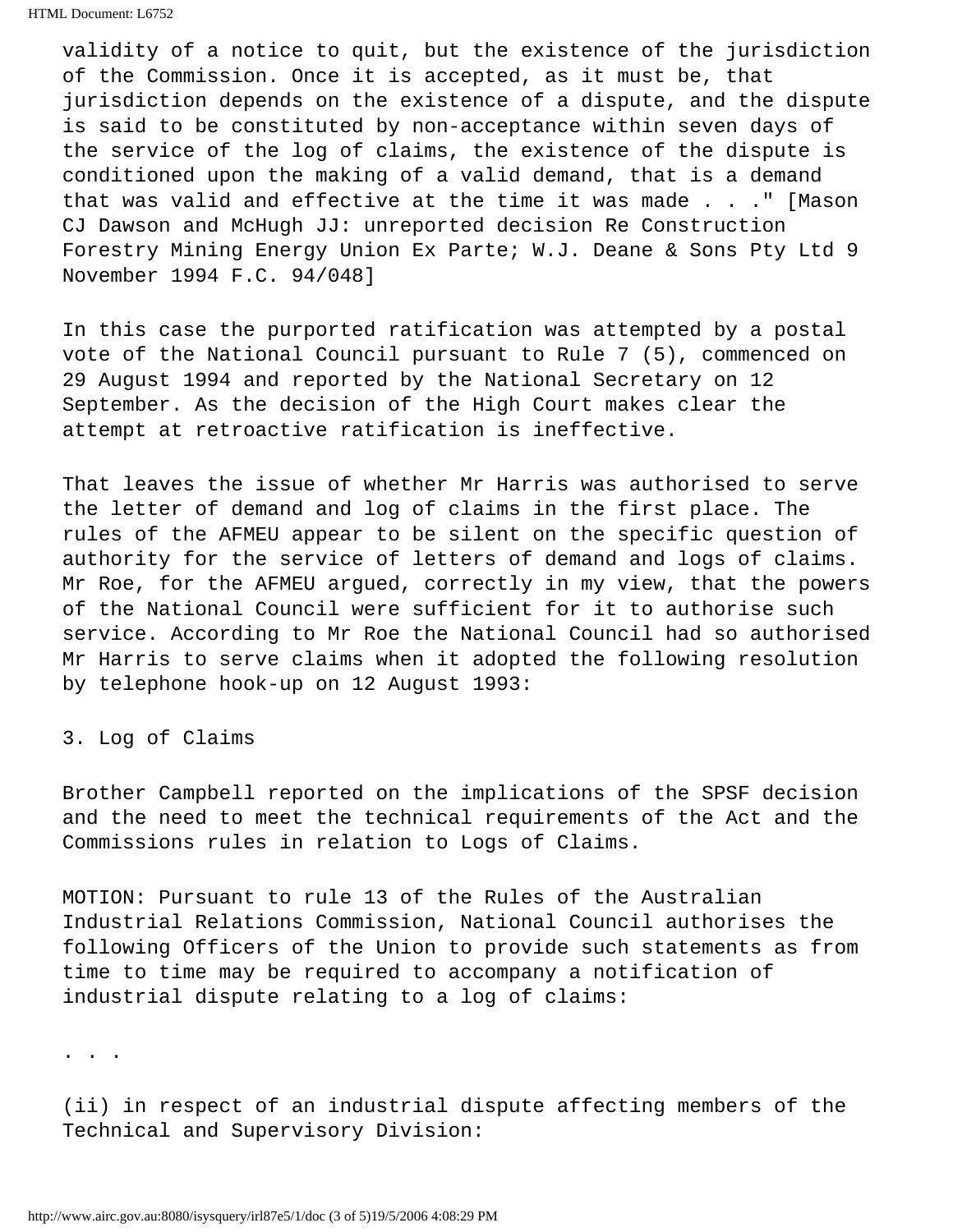HTML Document: L6752

Graham Harris, Assistant Secretary/ Secretary, T&S Division;

. . .

National Council endorses the attached log of claims as being the standard ambit log of claims of the Union which may, subject to the rules of the Union, be served from time to time upon employers throughout the Commonwealth . [Exhibit R.2]

## DECISION - FOOD, BEVERAGES AND TOBACCO INDUSTRY 3

Mr Wood, for Philip Morris, argued that the resolution was insufficient to give Mr Harris authority to serve the log of claims on the respondents in this matter as there was nothing in the resolution (or any other relevant resolution before the Commission in this matter) or the rules authorising that service, however widely they are read.

I agree with Mr Wood's submission. On its face, and giving the resolution the widest possible interpretation, it does no more than authorise the named officials to issue the statement required by the Commission's Rule 13 and endorse the log of claims as the standard log. Apart from subjecting such service to the union's rules, it does not set out the circumstances in which one of the named officers is to effect service. As already stated there is no specific rule governing this matter, and therefore service in the normal course of events would presumably flow from a decision of National Council to that effect, or if delegation is allowed by the rules, some other body or individual authorised by it. The rule covering the duties of national officers (rule 8) does not, in my view, give them, at least individually, the power to serve the log. Rather those rules require them to perform specific functions (which do not include deciding on whom to serve letters of demand and logs of claims) and to act "in conjunction" with each other to implement the policy of the union. No connection between the union's policy and the service of the log was established, no specific policy being advanced as supporting service, and furthermore, there is no evidence of the officers having acted in conjunction, at least prior to the service.

The one possible exception to this analysis of the rules is the National Secretary's power to "institute proceedings on behalf of the union". In the context of the whole of Rule 8 this rule appears